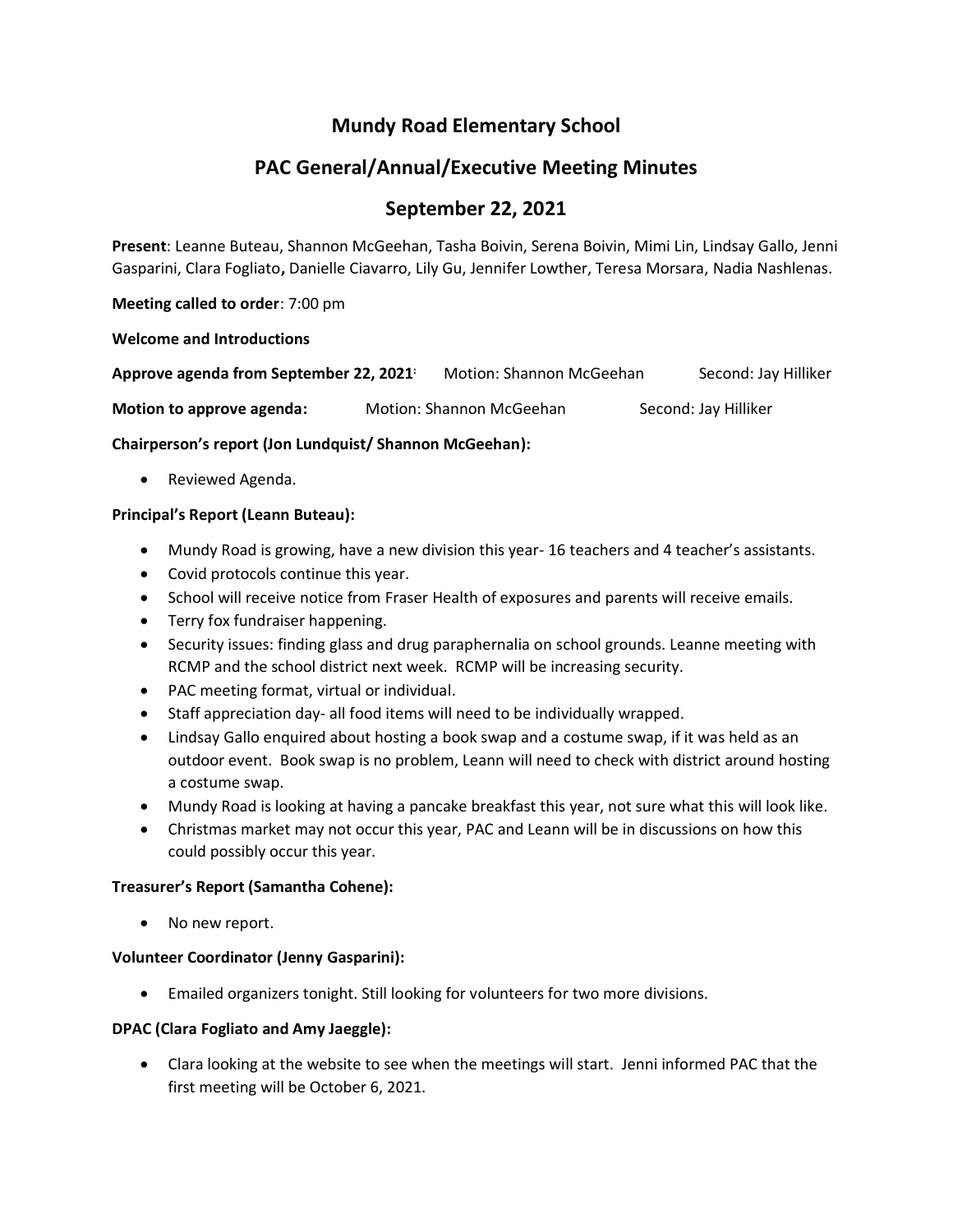• Shannon will email DPAC and cc Clara and Amy on the email.

## **Hot Lunch (Danielle Ciavarro and Nadia Nashlenas):**

- Trying to set up hot lunches.net. Next week the plan is to send out a letter to parents explaining the process to sign up.
- Fruit and vegetable program. On hold right now. Nadia looking into the process.
- Three hot lunches set. Two treat days. Hot lunches will be held on a Wednesday.
- Orders need to be put in one day prior to hot lunch day.
- Still not sure about organizing volunteers for hot lunches.

## **Safety Coordinator (Mimi Lin & Jennifer Lowther):**

- Safety coordinator from last year emailed contacts to Mimi and Jennifer.
- Roadside safety sessions can occur but needs to be given to individual classrooms.
- Organizing a speaker to come into the school to talk about child luring.
- Looking into how to have the flags put up on Mundy Road. Need to find volunteers to put them out.

## **Merchandising Coordinator (VACANT):**

• Vacant.

## **Social Coordinators (Lindsay Gallo):**

Will review at the end of the meeting.

## **Emergency Preparedness (Jay Hilliker):**

- Kits are in the classrooms.
- Parents can add in a special item to a kit if desired.
- Kits are good for 5 years.
- The kits purchased last year are now good for 4 years.

## **Fundraising (Heather Hooton and Lindsay Gallo)**

- Lindsay showed an excel spreadsheet of fundraiser ideas. Divisions would be assigned to fundraisers.
- Neufeld meat and pies fundraiser before thanksgiving. May need to do this later.
- Costume swap, earlier rather then later. Start taking in donations next week if approved.
- Amy Williams is willing to do another photo family session for the school.
- Lindsay will look back in the meeting minutes to see who we purchased poinsettias and wreaths from, as another possible fundraiser.
- Clara mentioned, Red Robin would support us with a fundraiser. Red Robin will host the fundraiser for one week. Clara will see if Red Robin can host a fundraiser during Halloween week.

## **Communications Coordinator (Serena Boivin)**